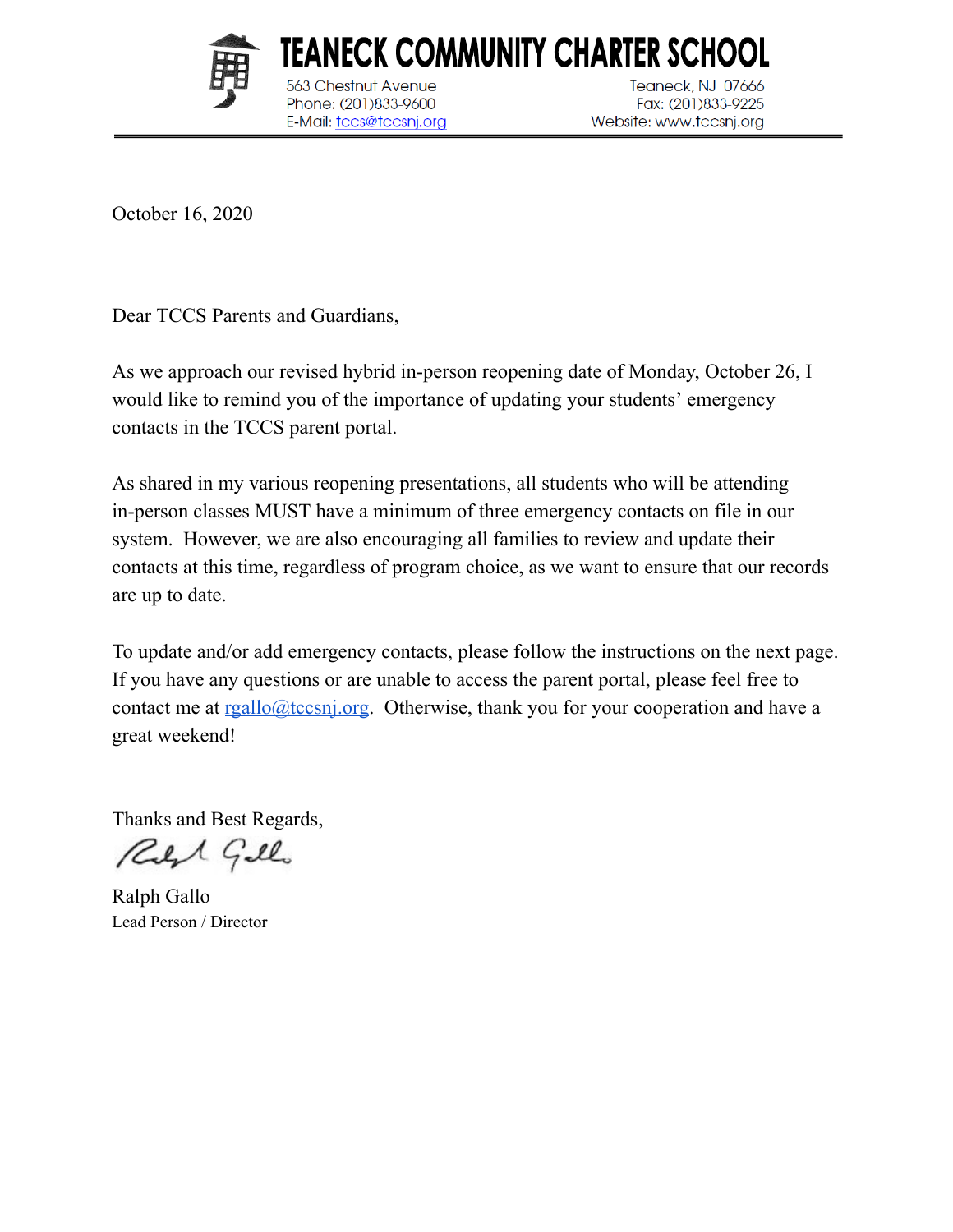## **TCCS Parent Portal - Contact Update Instructions**

Parents…

Please follow these steps to add or update emergency contacts in the TCCS Parent Portal. Feel free to contact me at [rgallo@tccsnj.org](mailto:rgallo@tccsnj.org) with any questions or concerns.

-Mr. Gallo

#### **STEP 1**

Visit the TCCS Parent Portal login page using the link on the TCCS website [\(www.tccsnj.org\)](http://www.tccsnj.org/) and type your username and password to enter the portal.

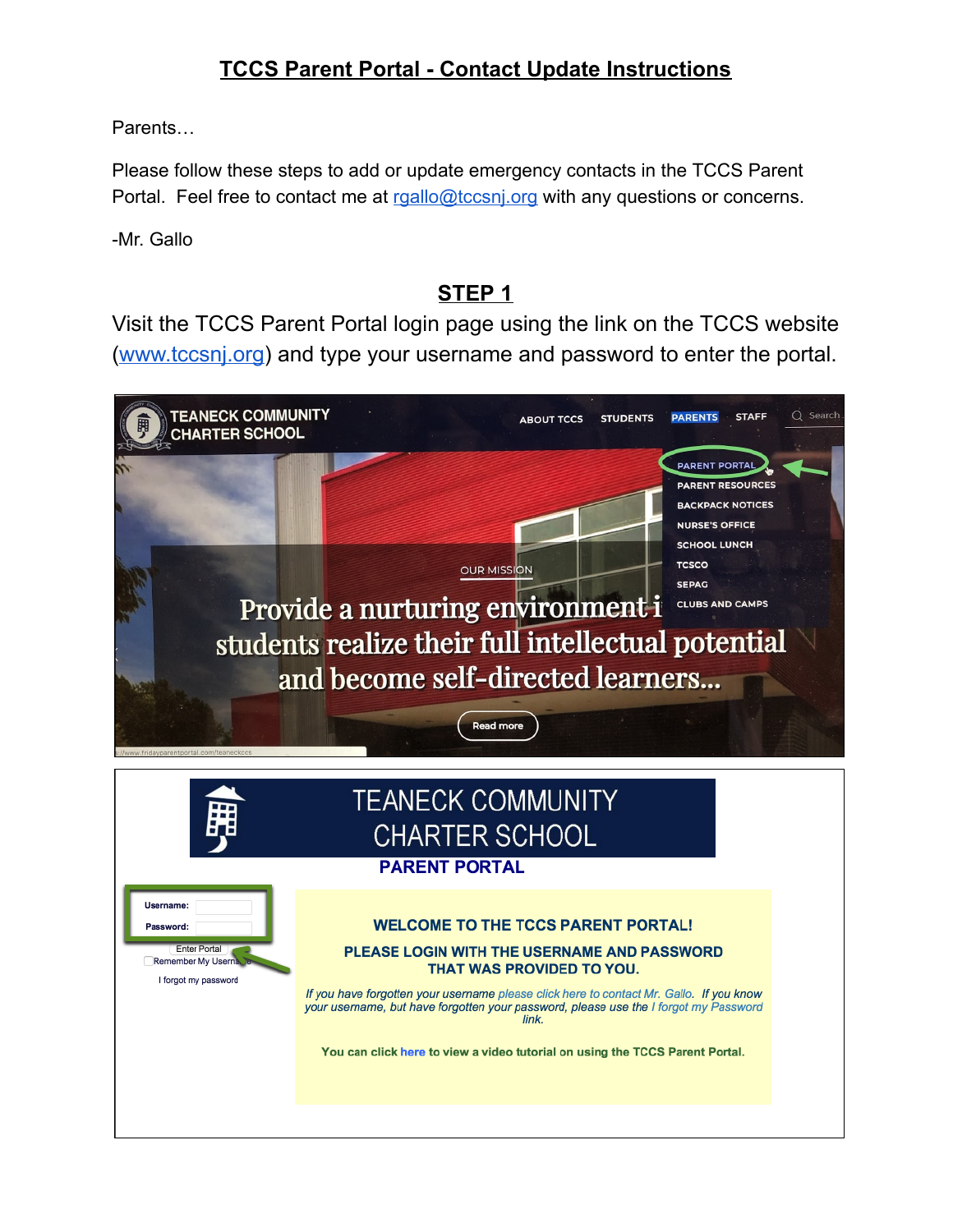## **STEP 2**

#### Once logged into the parent portal, click on the "Contacts" link.



# **STEP 3**

Scroll to the bottom of the page and click the appropriate button to update the phone/email of an existing contact or add a new one.

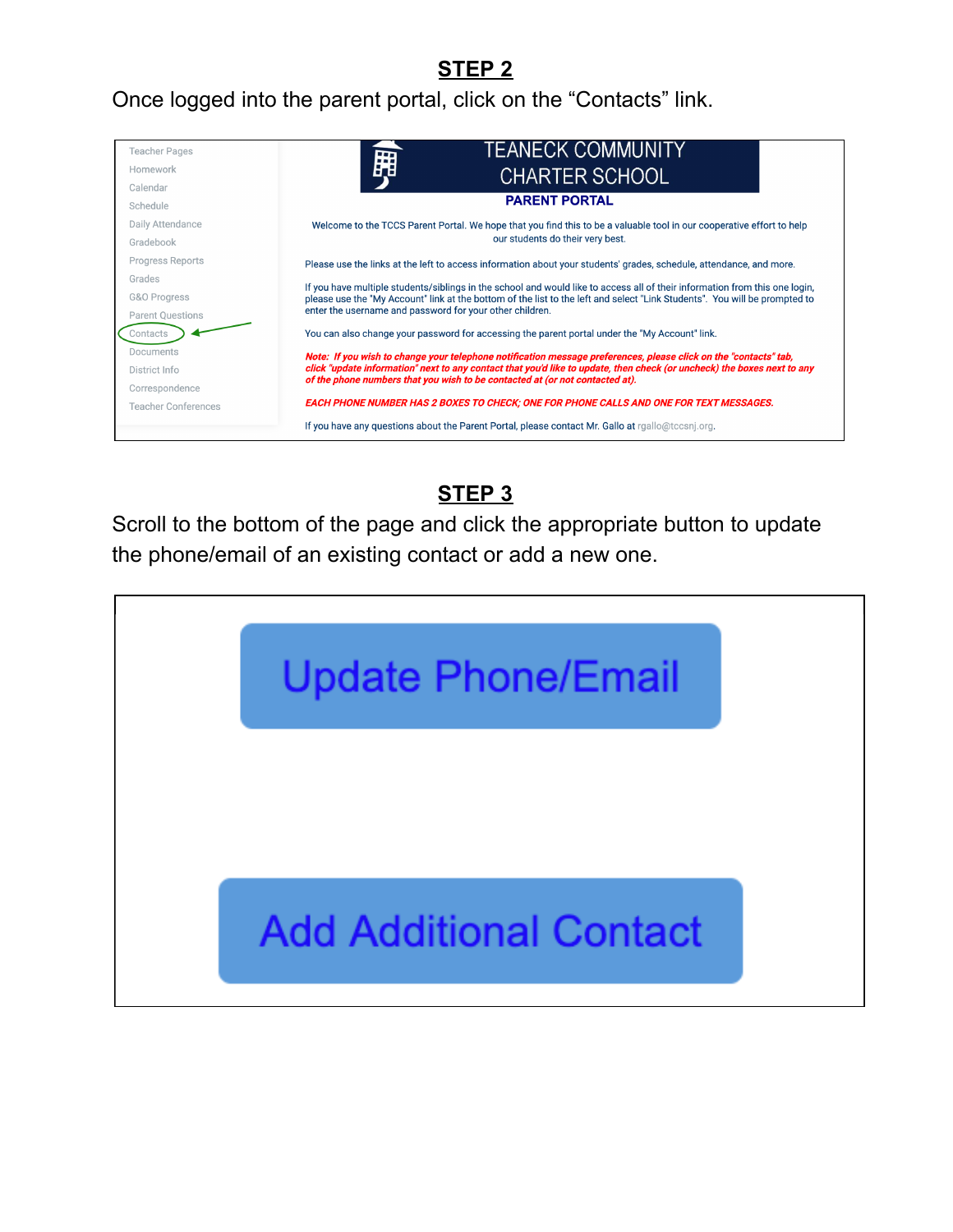# **STEP 4**

Enter all applicable information and hit the "Submit" button at the bottom of the form.

| <b>ADD CONTACT</b>           |                             |          |      | 2020-2021    |
|------------------------------|-----------------------------|----------|------|--------------|
| * Contact Name:              |                             |          |      |              |
|                              | Please fill out this field. |          |      |              |
| * Relationship:              | Please Select               |          |      | $\checkmark$ |
| <b>Street Number:</b>        |                             |          |      |              |
| <b>Street Name:</b>          |                             |          |      |              |
| <b>Address Line 2:</b>       |                             |          |      |              |
| City:                        |                             |          |      |              |
| State:                       |                             |          |      |              |
| Zip:                         |                             |          |      |              |
| E-mail 1:                    | example@domain.com          |          |      |              |
| E-mail 2:                    | example@domain.com          |          |      |              |
| E-mail 3:                    | example@domain.com          |          |      |              |
| E-mail 4:                    | example@domain.com          |          |      |              |
| * Main Phone:                | (800)                       | 555-5555 |      |              |
| <b>Main Phone Unlisted?:</b> | $\Box$                      |          |      |              |
| Alt Phone 1:                 | (800)                       | 555-5555 | ext. |              |
| Alt Phone 1 Type:            | None                        |          |      | $\checkmark$ |
| Alt Phone 1 Unlisted?:       | $\hfill \square$            |          |      |              |
| Alt Phone 2:                 | (800)                       | 555-5555 | ext. |              |
| Alt Phone 2 Type:            | None                        |          |      | $\checkmark$ |
| Alt Phone 2 Unlisted?:       | $\Box$                      |          |      |              |
| Alt Phone 3:                 | 800                         | 555-5555 | ext. |              |
| Alt Phone 3 Type:            | None                        |          |      | $\checkmark$ |
| Alt Phone 3 Unlisted?:       | $\Box$                      |          |      |              |
|                              |                             | Submit   |      |              |